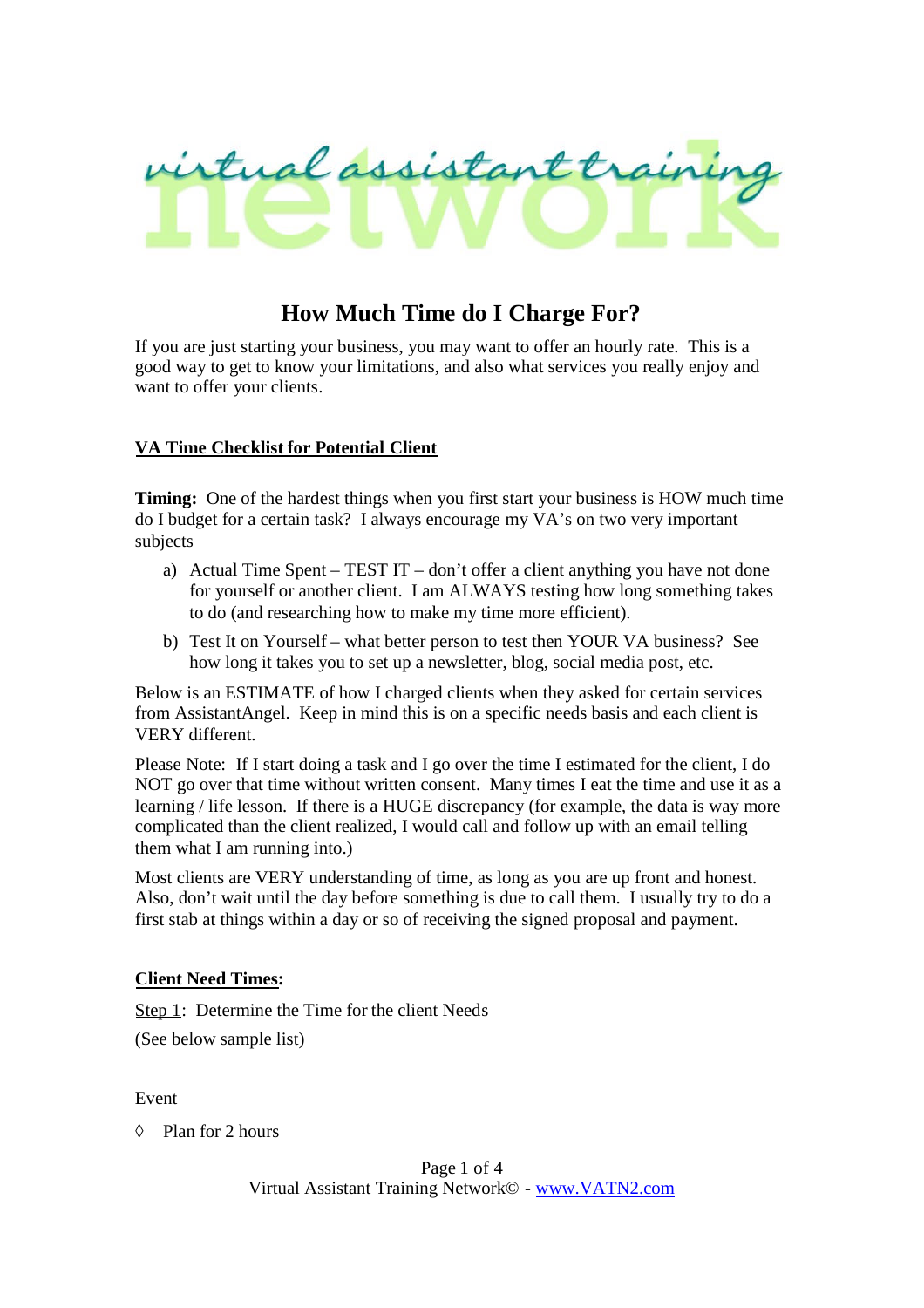

### Blog

- $\Diamond$  If you write it plan for 2 hours,
- $\Diamond$  If the client writes it plan for 1.5 hours

### Newsletter Update

 $\Diamond$  Varies on the needs of the client (from 2 to 4 hours)

### Social Media Updates

 $\Diamond$  Varies on the needs of the client (from  $\frac{1}{2}$  to 2 hours)

### Step 2. Analyze

Take the Task the Client needs x VA Hours (your rate)  $= $Total$ 

- $\Diamond$  For Example if you have an event to add for a client to their registration site and local postings plan for 2 hours x  $$30 / hour$  (example) = \$60
- $\Diamond$  If the client is going to need events posted on a consistent basis, you may encourage the client to purchase x hours per month.
- $\Diamond$  Offer a discount if they sign with you for 6 months or longer.

#### Step 3: Proposal

Update the Proposal with EVERYTHING you spoke of. Make sure EVERYTHING is in writing. You never want to "assume" anything.

Keep in mind; everyone is nice during the negotiation period. Relationships can be strained when a challenge arises, you will want to have your tasks noted in the Proposal accordingly.

## Step 4: Review and Send

Review the proposal; send to the client in a PDF format. ALWAYS cc yourself on the email so you know it went through.

You want to make sure that no one can edit the document before signing.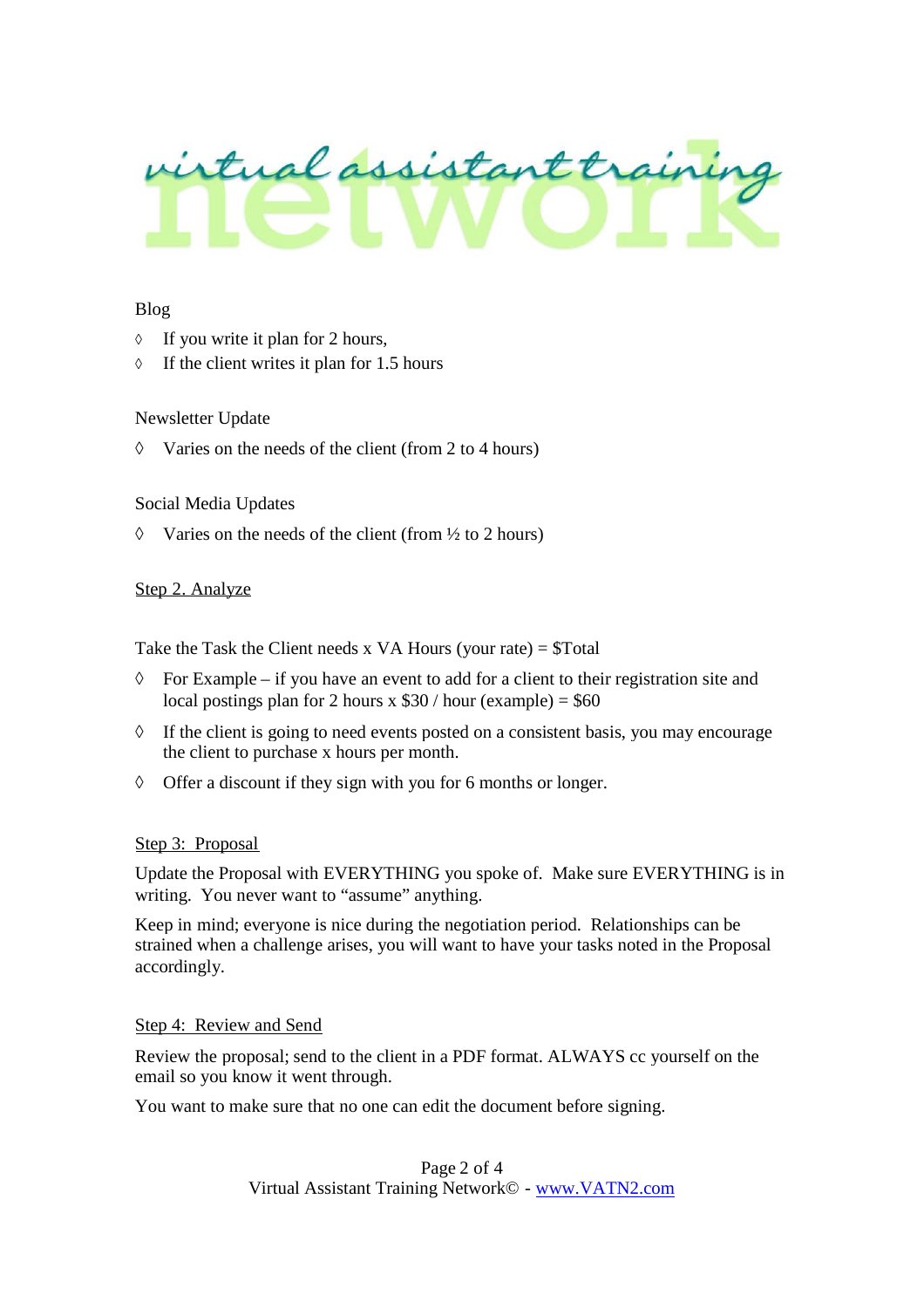

Here is a link for a free program that will allow you to transfer a Word document to a .pdf format.

## **PDF Creator**

http://sourceforge.net/projects/pdfcreator/ Simply select a printable Windows file, print to the PDFCreator and your document will save in PDF format. You can then read, print or e-mail the finished product.

Install PDFCreator carefully. Some have complained about PDFForge toolbar, which is included. It apparently directs users to urlseek20.vmn.net. You should have the option of not installing it. However, some people believe it installs regardless.

If you install the toolbar and have problems, it can be uninstalled. Click Start>>Control Panel. In Windows XP, double-click Add or Remove Programs. In Vista, double-click Programs and Features. In either, find the toolbar in the list and remove it (info compliments of Kim Komando (www.Komando.com)

Procedure

- 1. Document Information Open a File
- 2. Complete New Client Checklist

 $\hspace{0.1mm}-\hspace{0.1mm}-$ 

3. Schedule Phone Consult

 $\equiv$ 

- 4. Take Good Notes
- 5. Repeat Back to the Client what it is they are looking for

 $=$ 

- 6. Follow Up with a thank you Email
- 7. Calculate amount of time you will need to do the tasks required. (See above VA Time Checklist for Potential Client)
- 8. Send Proposal on specified day (as promised or a day earlier). Be sure to note what date the proposal is good through. (I have had some clients call me 1 year later and want to use an old proposal..:o))

Page 3 of 4 Virtual Assistant Training Network© - www.VATN2.com